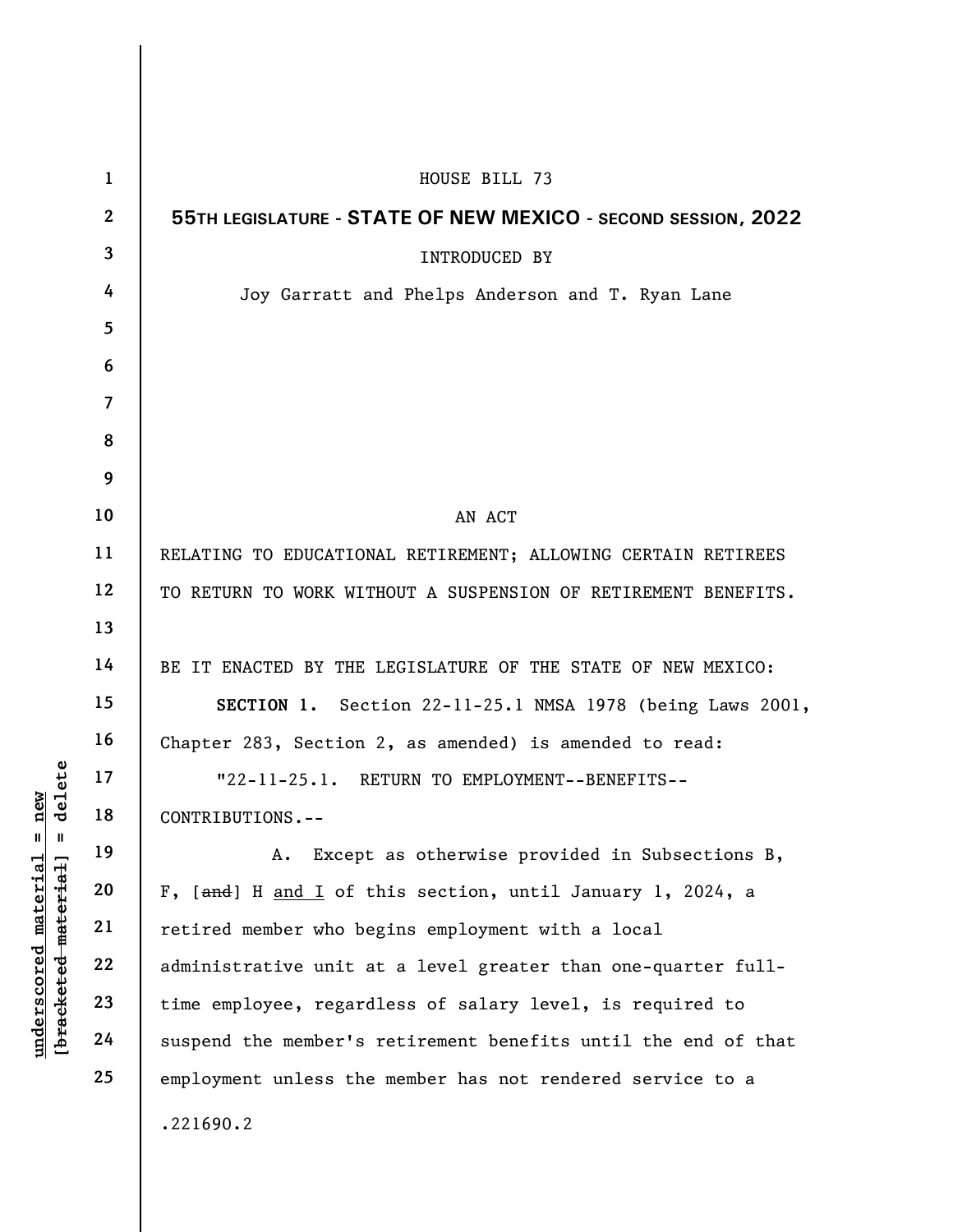1 2 local administrative unit for at least twelve consecutive months after the date of retirement.

3 4 5 6 7 8 B. Until January 1, 2024, a retired member who retired on or before January 1, 2001, has not suspended or been required to suspend retirement benefits pursuant to the Educational Retirement Act and returns to employment with a local administrative unit is not required to suspend the member's retirement benefits.

C. A retired member who returns to employment with a local administrative unit in accordance with this section is entitled to receive retirement benefits during that employment but is not entitled to acquire or purchase service credit for that employment.

D. A retired member may return to employment with a local administrative unit only if the member submits an application to return to work, on a form prescribed by the board, the board approves the application and the applicant complies with other application rules promulgated by the board.

understand material end of the board approximate to subsect to the result of the material pursuant to Subsection 22-11-21 NMSA retired employee. The retired member shall E. A retired member who returns to employment pursuant to Subsection A, B or F of this section shall make nonrefundable contributions to the fund as would be required by Section 22-11-21 NMSA 1978 if the retired member were a nonretired employee. The local administrative unit employing the retired member shall likewise make contributions as would be required by that section.

.221690.2

9

10

11

12

13

14

15

16

17

18

19

20

21

22

23

24

25

 $- 2 -$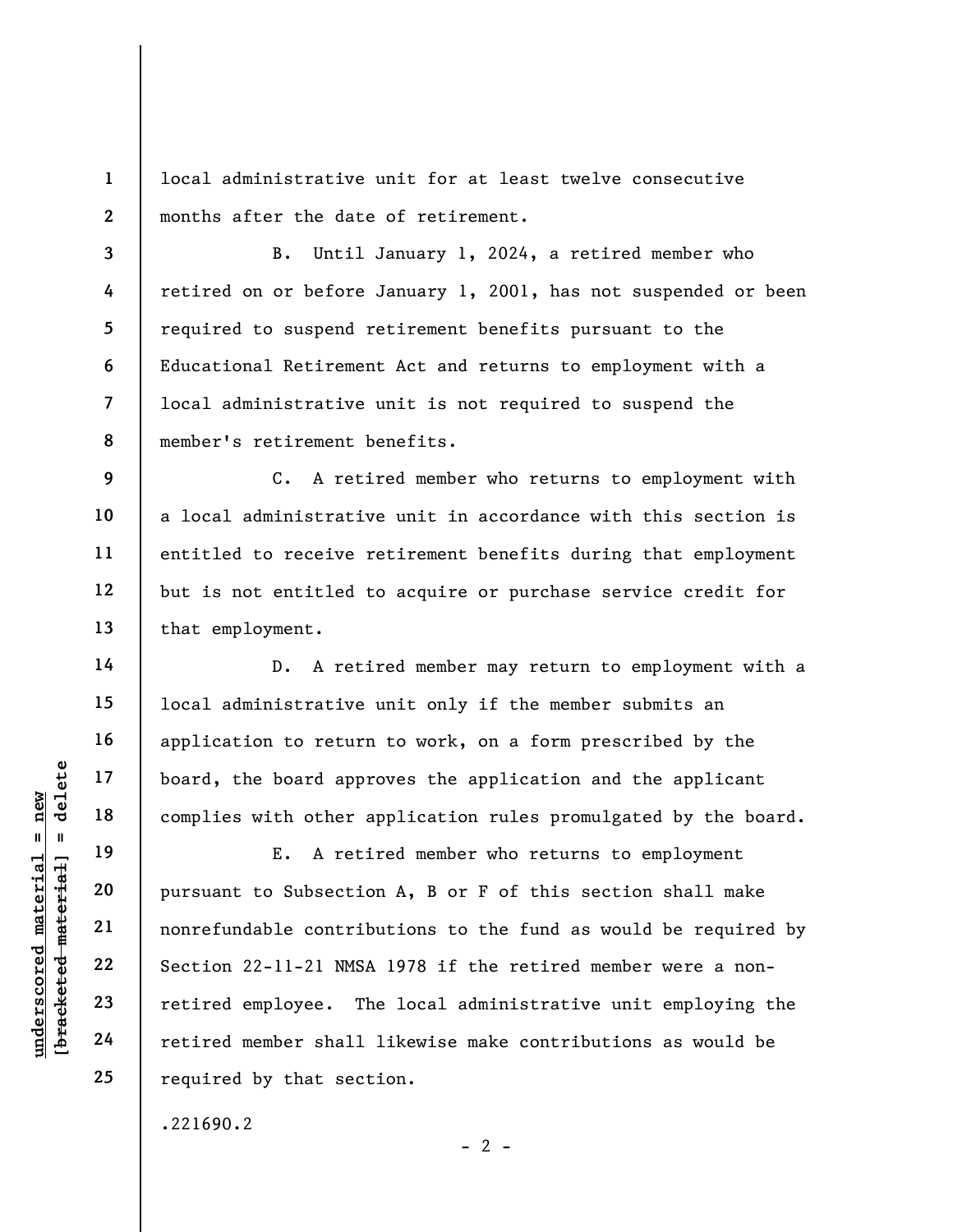1 2 3 4 5 6 7 8 9 10 11 12 F. Until January 1, 2024, a retired member who retired on or before January 1, 2001, who suspended or was required to suspend retirement benefits under the Educational Retirement Act is not required to suspend the member's retirement benefits if the retired member has not rendered service to a local administrative unit for an additional twelve or more consecutive months, not including any part of a summer or other scheduled break or vacation period, after the initial date of retirement. G. A retired member who returns to employment with a local administrative unit shall make contributions to the

retiree health care fund during the period of that employment and in the amount specified in Section 10-7C-15 NMSA 1978. The local administrative unit employing the retired member shall likewise make contributions during the period of that employment and in the amount specified in that section.

H. A retired member may return to employment with a local administrative unit without a suspension of the member's retirement benefits; provided that:

underscored material material and the set of retirement benefits;<br>  $\begin{array}{c|c|c|c} \n\text{u} & \text{u} & \text{u} & \text{u} & \text{u} & \text{u} & \text{u} & \text{u} & \text{u} & \text{u} & \text{u} & \text{u} & \text{u} & \text{u} & \text{u} & \text{u} & \text{u} & \text{u} & \text{u} & \text{u} & \text{u} & \text{u} & \text{u} & \$ (1) the retired member has not rendered service to a local administrative unit for at least ninety days after the date of retirement;

(2) prior to the date of retirement, or within ninety days after the date of retirement, the retired member did not enter into any formal or informal agreement with a .221690.2  $-3 -$ 

13

14

15

16

17

18

19

20

21

22

23

24

25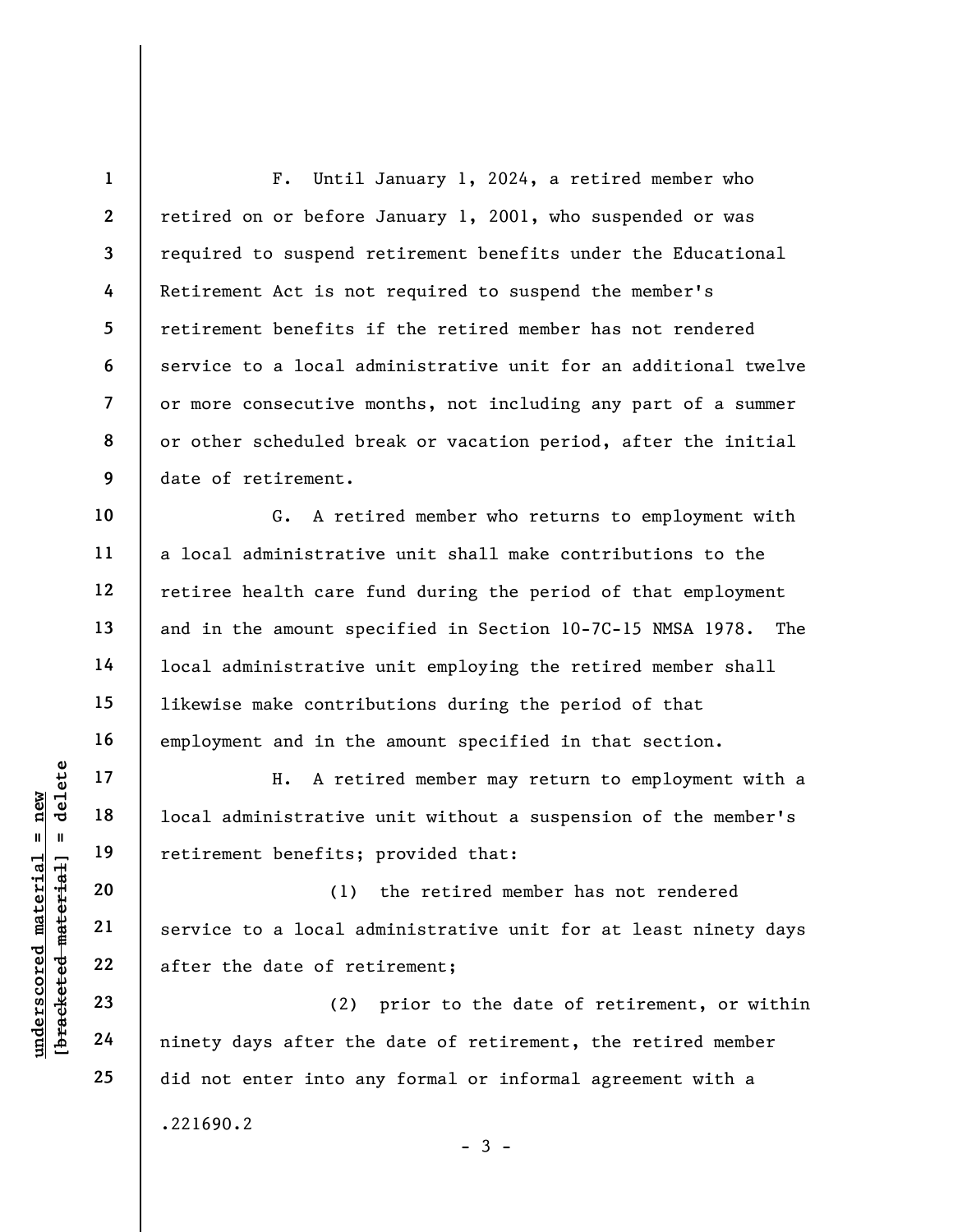underscored material = new [bracketed material] = delete 1 2 3 4 5 6 7 8 9 10 11 12 13 14 15 16 17 18 19 20 21 22 23 24 25 local administrative unit or with any contractor providing services to a local administrative unit to return to employment; and (3) the retired member earns a salary of less than fifteen thousand dollars (\$15,000) per year. I. A retired member may return to employment with a local administrative unit without a suspension of the member's retirement benefits; provided that: (1) the retired member has not rendered service to a local administrative unit for at least ninety days after the date of retirement; and (2) the retired member returns to employment for a period of no more than thirty-six consecutive or nonconsecutive months pursuant to this subsection.  $[\frac{1}{\sqrt{1}}]$  J. As used in this section: (1) "rendered service" includes employment, whether full or part time; substitute teaching; voluntarily performing duties that would otherwise be, or in the past have been, performed by a paid employee or independent contractor; and performing duties as an independent contractor or an employee of an independent contractor; and (2) "local administrative unit" includes any entity incorporated, formed or otherwise organized by, or subject to the control of, a local administrative unit, regardless of whether the entity is created for profit or .221690.2  $- 4 -$